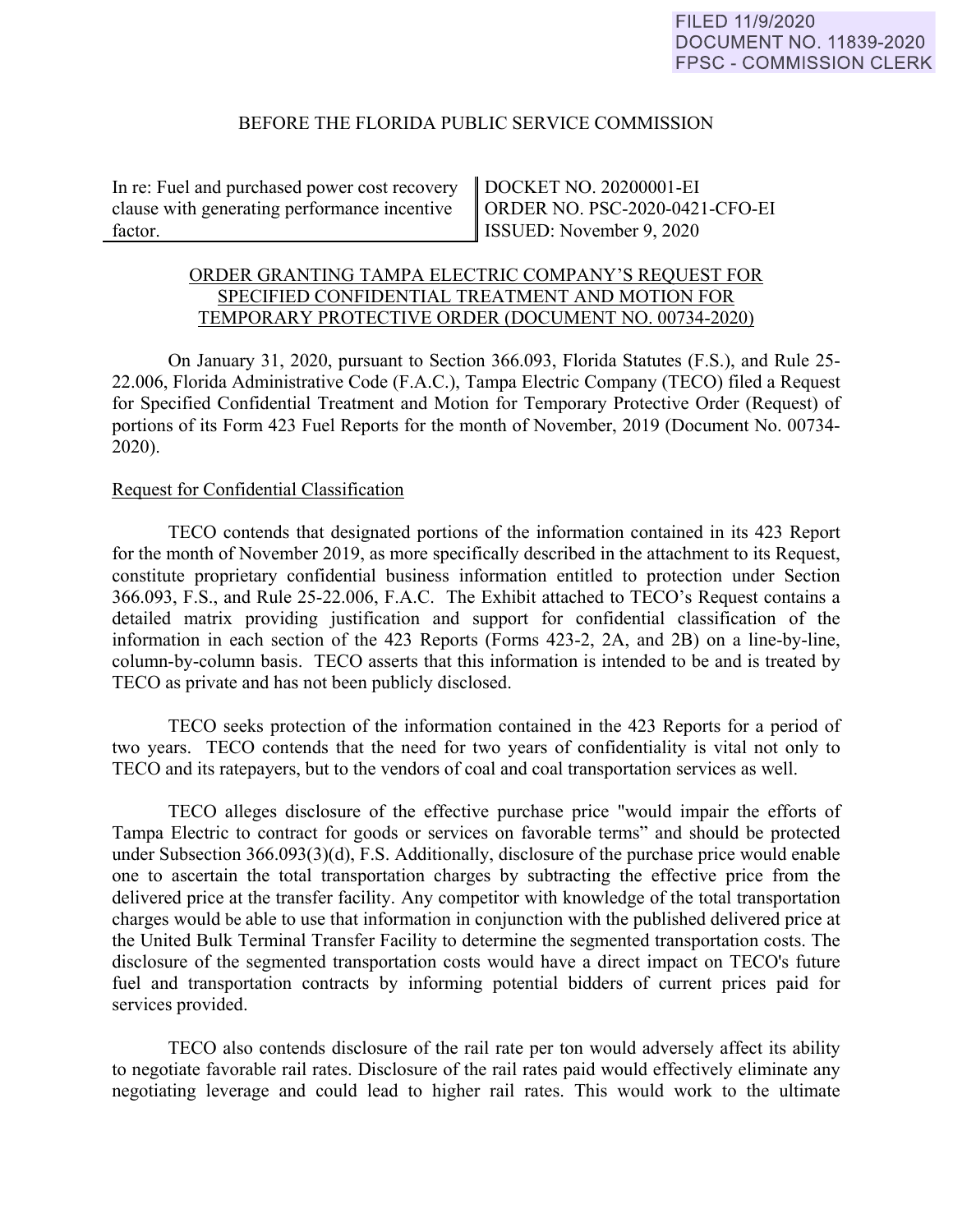## ORDER NO. PSC-2020-0421-CFO-EI DOCKET NO. 20200001-EI PAGE 2

detriment of TECO and its customers. Accordingly, TECO argues disclosure of this information "would impair the efforts of TECO to contract for goods or services on favorable terms" and should be protected by Subsection 366.093(3)(d), F.S.

TECO further asserts that the disclosure of rail transportation rates will result in demands by shippers to lower any rates which are above the disclosed rates. It argues that the effect of disclosure will be to increase the lower rate as the transportation provided will seek to protect the rates charged on other routes. TECO avers that the delay of this disclosure for two years will be of direct benefit to ratepayers by delaying any increases that might occur as a result of such disclosure.

# Ruling

Subsection 366.093(1), F.S., provides that the records the Commission has found to contain proprietary confidential business information shall be kept confidential and shall be exempt from Subsection 119.07(1) F.S. Subsection 366.093(3), F.S., defines proprietary confidential business information as information that is intended to be and is treated by the company as private, in that disclosure of the information would cause harm to the company's ratepayers or business operations, and has not been voluntarily disclosed to the public. Subsection 366.093(3), F.S., provides that proprietary confidential business information includes, but is not limited to:

(d) Information concerning bids or other contractual data, the disclosure of which would impair the efforts of the public utility or its affiliates to contract for goods or services on favorable terms.

(e) Information relating to competitive interests, the disclosure of which would impair the competitive business of the provider of the information.

 Upon review, it appears the information and data provided in this request satisfies the criteria set forth in Subsection 366.093(3), F.S., for classification as proprietary confidential business information. The transportation pricing data for coal appears to be "information concerning bids or other contractual data, the disclosure of which would impair the efforts of the public utility or its affiliates to contract for goods or services on favorable terms" and "information relating to competitive interests, the disclosure of which would impair the competitive business of the provider of the information." Thus the information identified in Document No. 00734-2020 shall be granted confidential classification.

 Pursuant to Subsection 366.093(4), F.S., confidential classification may only extend for up to 18 months from the issuance of an Order granting confidential classification unless "the Commission finds, for good cause, that the protection from disclosure shall be for a specified longer period." TECO appears to have provided sufficient information concerning the harm which could arise from not protecting this information for a minimum of two years. Accordingly, the information identified in Document No. 00734-2020, shall be granted confidential classification for a period of two years from the issuance of this Order.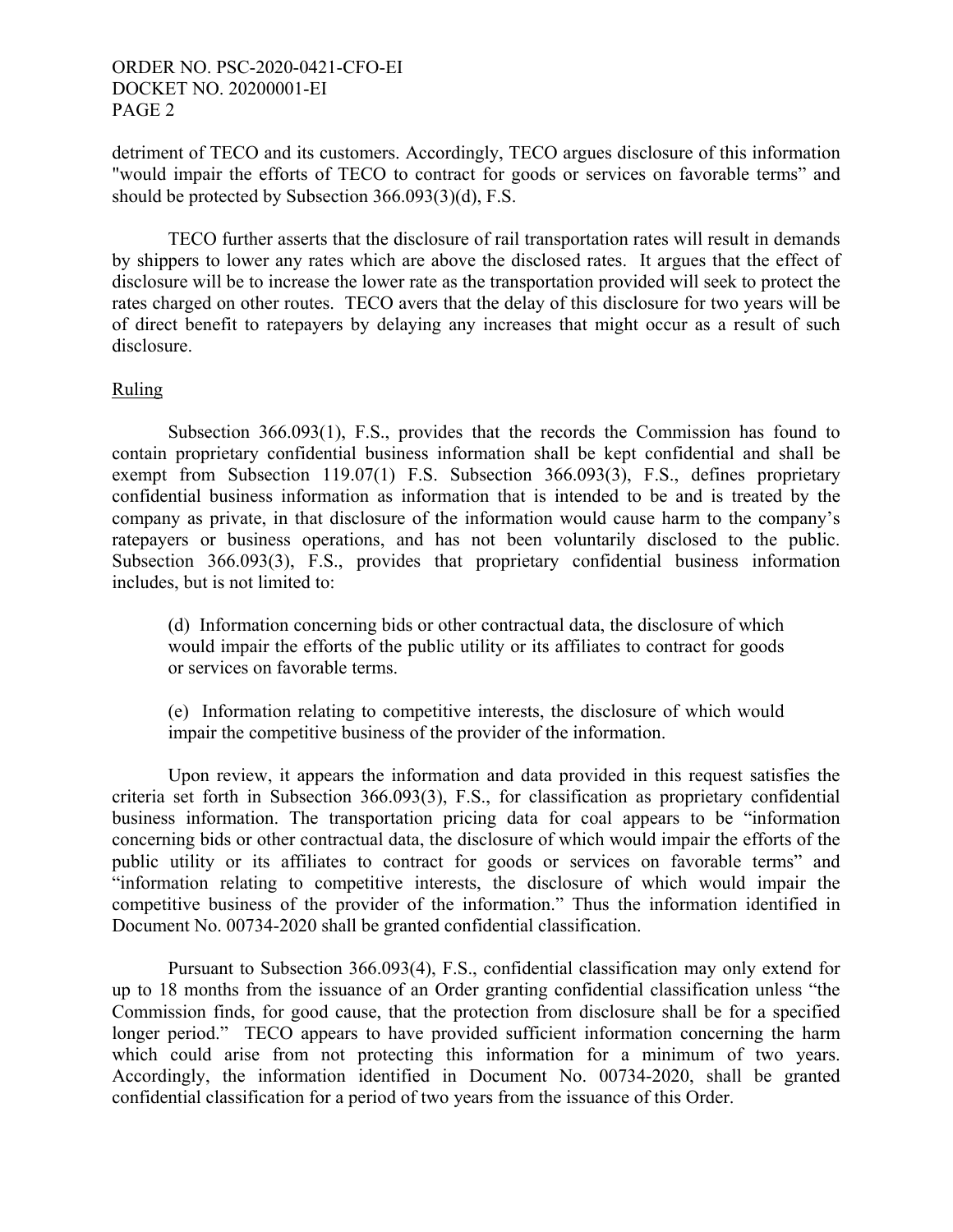## ORDER NO. PSC-2020-0421-CFO-EI DOCKET NO. 20200001-EI PAGE 3

### Motion for Temporary Protective Order

TECO also seeks protection of the documents as provided in Subsection 366.093(2), F.S., and Rule 25-22.006(6), F.A.C. Subsection 366.093(2), F.S., directs that all records produced pursuant to a discovery request for which proprietary confidential status is requested shall be treated by any party subject to the public records law as confidential and exempt from the public records law. Subsection 119.07(1), F.S. Rule 25-22.006(6), F.A.C., codifies the Commission's policy regarding the protection of confidential information from public disclosure during the discovery process in a manner that is not overly burdensome to both parties. Rule 25-  $22.006(6)(a)$ , F.A.C., in pertinent part, states:

In any formal proceeding before the Commission, any utility or other person may request a protective order protecting proprietary confidential business information from discovery. Upon a showing by a utility or other person and a finding by the Commission that the material is entitled to protection, the Commission shall enter a protective order limiting discovery in the manner provided for in Rule 1.280, Florida Rules of Civil Procedure.

 Upon consideration of TECO's assertions of the confidential nature of the information contained in portions of the 423 Reports, Document No. 00734-2020, TECO's Motion for Temporary Protective Order is hereby granted. As a result, this information shall be protected from disclosure pursuant to Rule 25-22.006(6), F.A.C.

Based on the foregoing, it is hereby

 ORDERED by Commissioner Andrew Giles Fay, as Prehearing Officer, that Tampa Electric Company's Request for Confidential Classification of Document No. 00734-2020 is granted, as set forth herein. It is further

ORDERED that Tampa Electric Company's Motion for Temporary Protective Order of the information in Document No. 00734-2020 is granted. It is further

ORDERED that the information in Document No. 00734-2020, for which confidential classification is granted, shall remain protected from disclosure for a period of two years from the date of issuance of this Order. It is further

 ORDERED that this Order will be the only notification by the Commission to the parties concerning the expiration of the confidentiality time period.